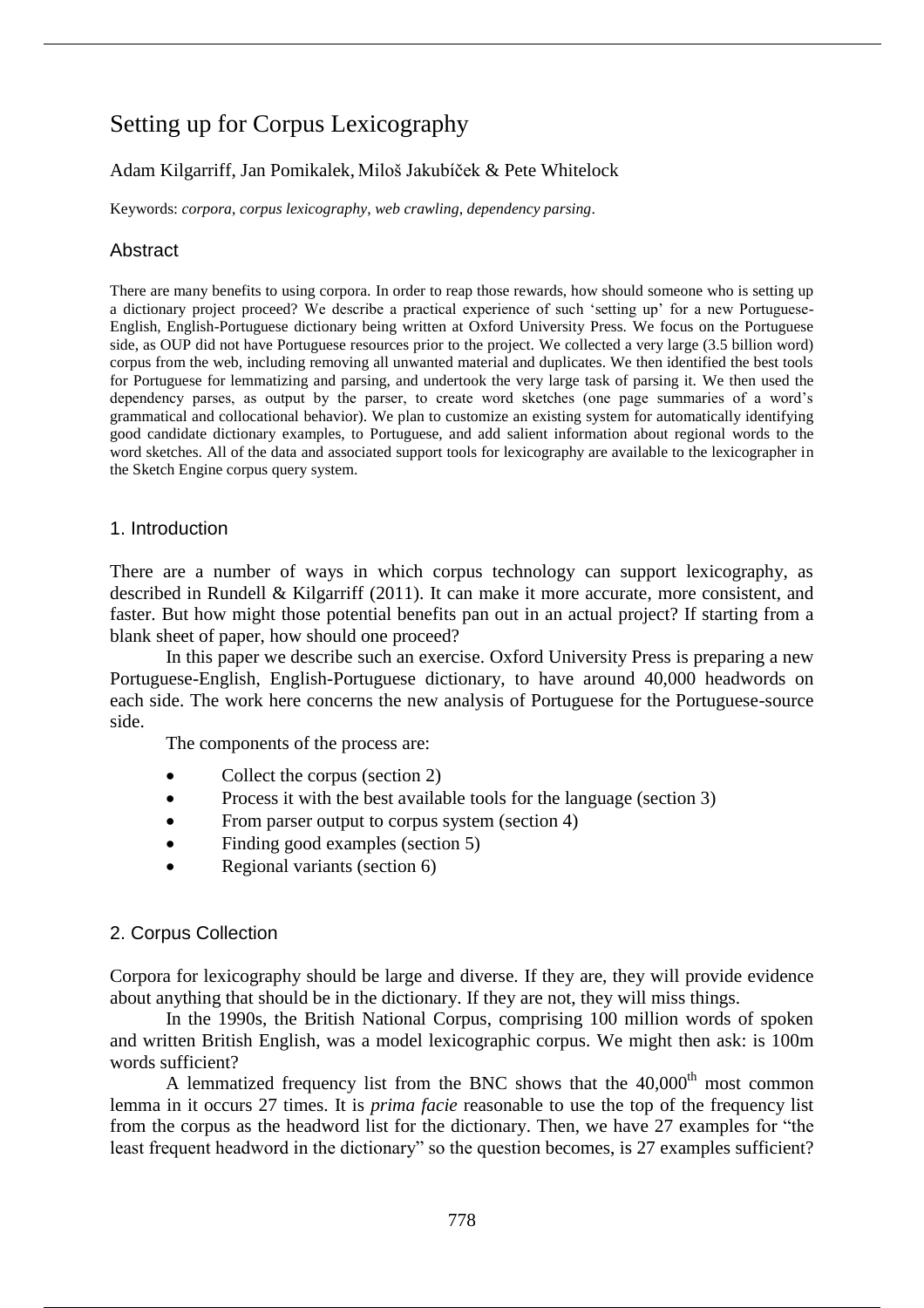The lemmas with frequency 27 in the BNC include *fieldnote, dyad, connectionist, wannabe, bantamweight, dogfish, unionisation, wallchart, cordite* and *kaftan.* Let us take *dogfish*. Figure 1 shows the 'word sketch' (Kilgarriff et al. 2004) for *dogfish* in the BNC. It provides some evidence of the word's behaviour, but most words are there only on the basis of a single co-occurrence with *dogfish* in the corpus.

| modifier                  | $7\,1.0$  | and/or    |                | $18\,5.5$   | $pp_0$ obj_for-p $\overline{3}$ 10.1 |  |         | $pp$ obj of-p 2 1.5 |  |        |
|---------------------------|-----------|-----------|----------------|-------------|--------------------------------------|--|---------|---------------------|--|--------|
| spotted                   | 1 6.19    | gurnard   |                | 1 10.25     | Mwnt                                 |  | 1 12.68 | Catch               |  | 1 4.26 |
| Odd                       | $3\,4.55$ | thornback |                | $1 \ 10.19$ | mark                                 |  | 1.72    | Nerve               |  | 13.05  |
| Spur                      | 14.41     | dogfish   |                | 2 10.14     |                                      |  |         |                     |  |        |
| Lesser                    | 1 4.09    | pollock   |                | 1 10.09     | $pp$ obj_with- $p$ 2 9.2             |  |         |                     |  |        |
| breeding $\boxed{1}$ 3.75 |           | Scuba     |                | 9.42        | daylight                             |  | 14.73   |                     |  |        |
|                           |           | pout      | 3 <sup>7</sup> | 9.33        | poor                                 |  | 11.17   |                     |  |        |
| modifies                  | $2\;0.3$  | codling   | $\mathbf{1}$   | 7.83        |                                      |  |         |                     |  |        |
| Skin                      | 1, 1.38   | whiting   |                | 7.48        | pp to-p                              |  | 2.9     |                     |  |        |
|                           |           |           |                |             | 1b                                   |  | 5.16    |                     |  |        |

dogfish*(noun)* **British National Corpus freq = 27** (0.2 per million)

**Figure 1.** Word Sketch for *dogfish* from the BNC.

If we move to the 1.5 billion-word UKWaC (Baroni et al. 2009) we have 462 occurrences and the word sketch is as shows in Figure 2.

dogfish*(noun)* **ukWaC freq = 462** (0.3 per million)

| object_of         | 77 | 1.3         | modifier       | 202 1.5        |         | modifies | 88 0.6 | and/or                       | 184 3.2 |                      |
|-------------------|----|-------------|----------------|----------------|---------|----------|--------|------------------------------|---------|----------------------|
| white             |    | 2 8.59      | lesser-spotted |                | 9 10.22 | coalfish | 2 7.61 | $\blacksquare$ Huss          |         | 3 8.48               |
| dab               |    | 6 8.12      | deep-sea       | 14             | 8.53    | pollack  |        | $3$ 7.15 bullbuss            |         | 28.46                |
| pout              |    | 3 7.63      | spiny          |                | 7.88    | conger   | 36.92  | nursehound                   |         | 2 8.42               |
| catch             |    | 8 1.24      | huss           | $\overline{2}$ | 7.81    | wrasse   | 35.97  | wrasse                       |         | $16$ 8.3             |
|                   |    |             | wrasse         | <u>11</u>      | 7.74    | $\lim g$ |        | $\frac{2}{5.9}$   gulper     |         | 28.27                |
| subject_of 96 2.8 |    |             | spotted        | <u> 13</u>     | 7.6     | hopper   |        | $\overline{5}$ 5.66 coalfish |         | $\underline{4}$ 8.25 |
| swim              |    | 2 1.46      | whiting        | 3              | 6.46    | eel      |        | 3 4.03 smoothhounds          |         | 2 8.09               |
| belong            |    | $3 \; 1.32$ | pollack        |                | 6.35    | skate    | 2 3.79 | pollock                      |         | 3 8.05               |
| rest              |    | 2, 1.14     | ling           | 3              | 6.34    | cod      | 2 3.53 | pollack                      |         | 7.7                  |

**Figure 2.** Word Sketch for *dogfish* from UKWaC.

This gives a full account of the word, including its varieties (e.g., modifiers) and other members of its semantic class (under *and/or*). We may conclude that, for a 40,000-headword dictionary, a corpus of 2 billion words is substantially better, missing much less, than a corpus of 100 million words.

Where might a corpus of that size, covering a very wide range of text types, be found? The answer is the web. There is now substantial evidence that web corpora, created through the same process of web crawling that the search engines use, offer diverse and very large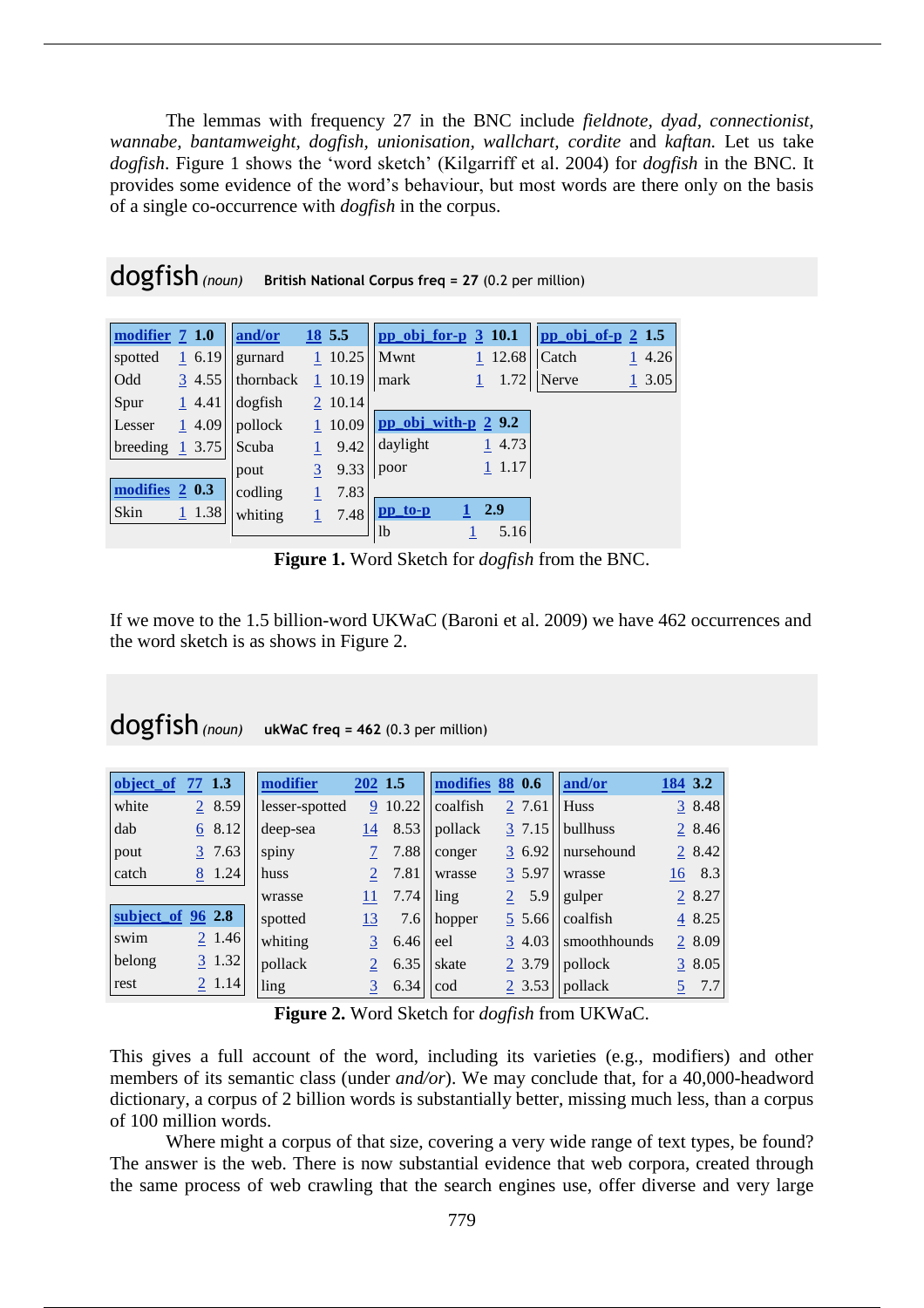corpora which compare well with designed collections (Baroni et al. 2009, Sharoff 2006). Informal and speech-like genres tend to be better represented in web corpora than in many curated corpora, since they contain material from blogs and similar, while curated corpora in the order of a billion words are likely to include high proportions of journalism, the easiest text type to obtain in bulk. While there is no easy answer to the question "what text types, and in what proportions, do we get in a web corpus", Figure 2 is evidence that they provide good lexicographic resources.

## 2.1. *Crawling*

The Portuguese corpus was gathered in two parts, the first for European (crawling only in the .pt domain), the second for Brazilian (.br domain). Following Baroni et al., we used the Heritrix crawler [http://crawler.archive.org/] and set it up to only download documents of mime type *text/html* and between 5 and 200KB in size. The rationale of mime type restriction is to avoid technical difficulties with converting non-HTML documents to plain text. The size limit weeds out too small documents which typically contain almost no text and very large documents which are very likely to be lists of various sorts. Table 1 summarizes the sizes of the downloaded data as well as the time required for crawling.

| <b>Table 1:</b> Web crawling stats. |                            |                                               |  |  |  |  |  |
|-------------------------------------|----------------------------|-----------------------------------------------|--|--|--|--|--|
|                                     | <b>European Portuguese</b> | <b>Brazil Portuguese</b>                      |  |  |  |  |  |
| HTML data downloaded                | 1.10 TB                    | 1.37 TB                                       |  |  |  |  |  |
| <b>Unique URLs</b>                  | 31.5 million               | 39.1 million                                  |  |  |  |  |  |
| Crawling time                       |                            | 8 days (1-8 Mar 2011) 10 days (1-10 Jun 2011) |  |  |  |  |  |

**Table 1:** Web crawling stats.

# 2.2. *Junk*

We do not want our Portuguese corpus to contain material that is not Portuguese text. We do not want it to contain navigation bars, banner advertisements, menus, formatting declarations, javascript, html, or material in languages other than Portuguese. It is also important that we represent all texts in a single character encoding (preferably UTF-8) in order prevent incorrect character display.

Detecting original character encoding of each document is our first step, for which we use the chared tool.<sup>1</sup> Once we know what the original encoding is, converting it to UTF-8 is straightforward.

Next, we remove junk (navigation links, advertisements, etc) with jusText.<sup>2</sup> We run it with the inbuilt Portuguese model and with the default settings.

In order to preserve only texts in Portuguese, we apply the Trigram Python class for language detection using character trigrams.<sup>3</sup> We train a Portuguese language model from a 150,000 word text sample taken from Wikipedia and discard all documents for which the similarity score with the language model is below 0.4. This threshold is based on the results of our previous experiments.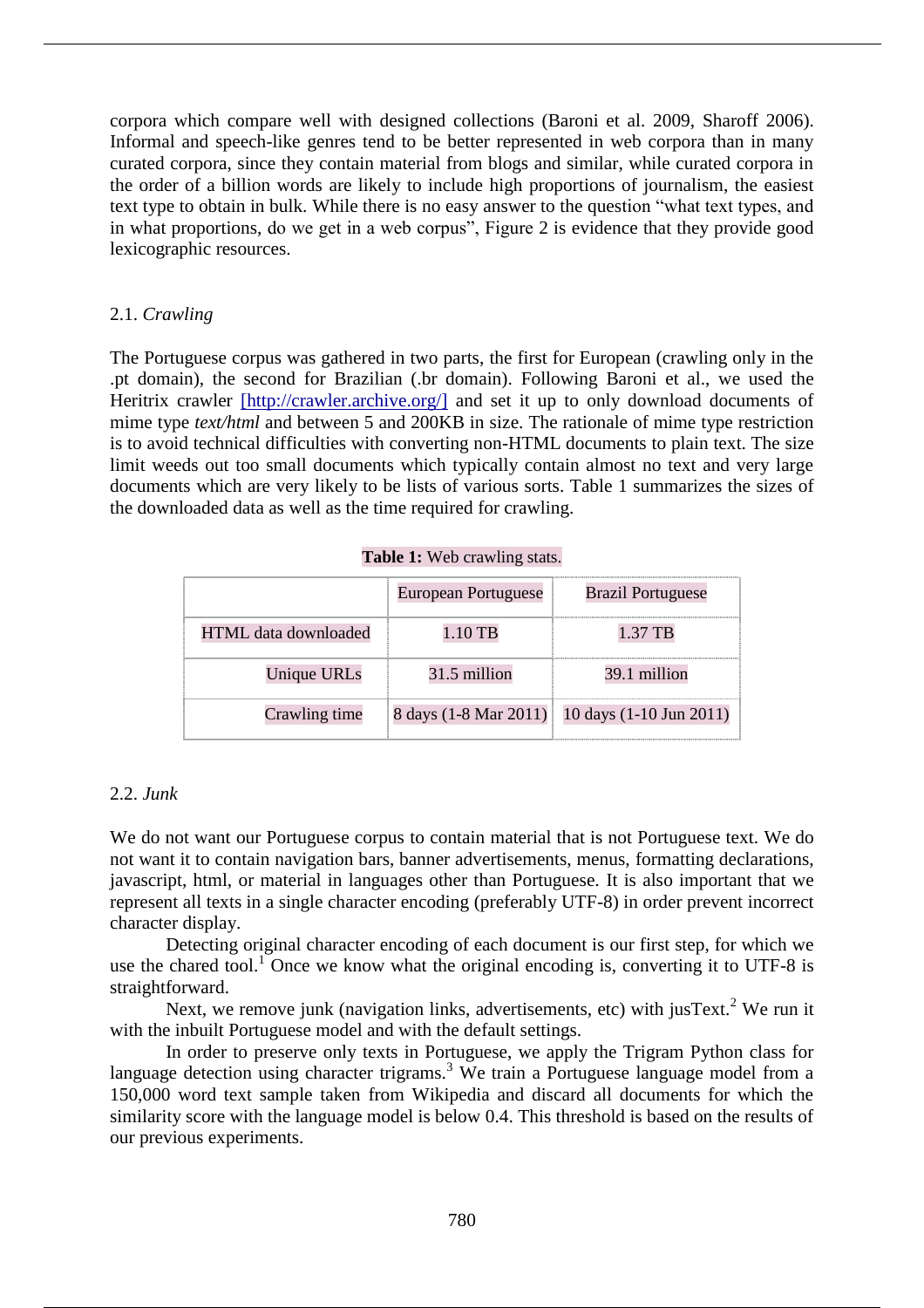The first manual examination of the corpus data revealed a substantial amount of English text despite the applied language filtering. It turned out that there are numerous documents in the corpus which contain half-Portuguese, half-English paragraphs and score slightly above the language filtering threshold. To fix this problem, we applied further anti-English filtering. We compiled a list of the 500 most frequent words of English and removed from the corpus all paragraphs longer than 50 words where the frequent English words accounted for over 10% of the words.

#### 2.3. *Duplicates*

Duplicates (and, worse still, many-times-replicated material) are bad both because the lexicographer wastes time passing over concordance lines they have already seen, and because they distort and invalidate statistics.

A central question regarding duplication is "at what level"? Do we want to remove all duplicate sentences, or all duplicate documents?

For lexicographic work and other research at the level of lexis and syntax, the sentence is too small a unit, because if we remove all but one copy of a short sentence such as "Yes it is" or "Who's there?" the remaining text will lose coherence and be hard to interpret. The whole document is too large a unit because we do not want to include long sections of text twice over where one appeared in document X, and the other in document Y, and the other parts of document X did not duplicate the other parts of document Y.

The appropriate unit is the paragraph. We identify paragraphs, and then take additional steps to handle short paragraphs (including dialogue turns like "Yes it is"), only removing them if their context is also duplicate material.

A naïve approach to de-duplication results in a process that gets slower per million words, the larger the corpus (since there are more already-seen paragraphs to compare a new paragraph with). Our approach increases linearly with the size of the corpus. We de-duplicate after cleaning, since this reduces the bulk of material to de-duplicate. The de-duplication process was applied separately for the European and Brazilian parts. It took 4 hours and 5 hours respectively on a single Intel Xeon 2.13GHz CPU and removed 75% and 68% of the cleaned material that we had gathered, leaving 804 million tokens of European Portuguese and 3.19 billion of Brazilian.

## 3. Language technology tools for processing Portuguese

The prospects for getting the computer to help the lexicographer are improved if the text is lemmatized, part-of-speech-tagged and parsed. Then the lexicographer can ask queries about lemmas, word classes, and grammatical relations ("what nouns often occur as objects of this verb?") as well as of word forms and positions ("what words often come between two and five words after this word?"). We shall be able to provide better reports to the lexicographer.

We investigated past research on the computational processing of Portuguese (e.g., Santos et al. 2008) and established that the leading system was Palavras (Bick 2000). Further investigation revealed that Palavras development has been ongoing for over ten years, and did not reveal any newcomers that looked better. We concluded that it was probably, in 2011, the most accurate software for processing Portuguese. We contacted the author and negotiated a licence.

Parsing tends to be a slow process. One concern of ours was that parsing a 2 billion word corpus would take months or even years.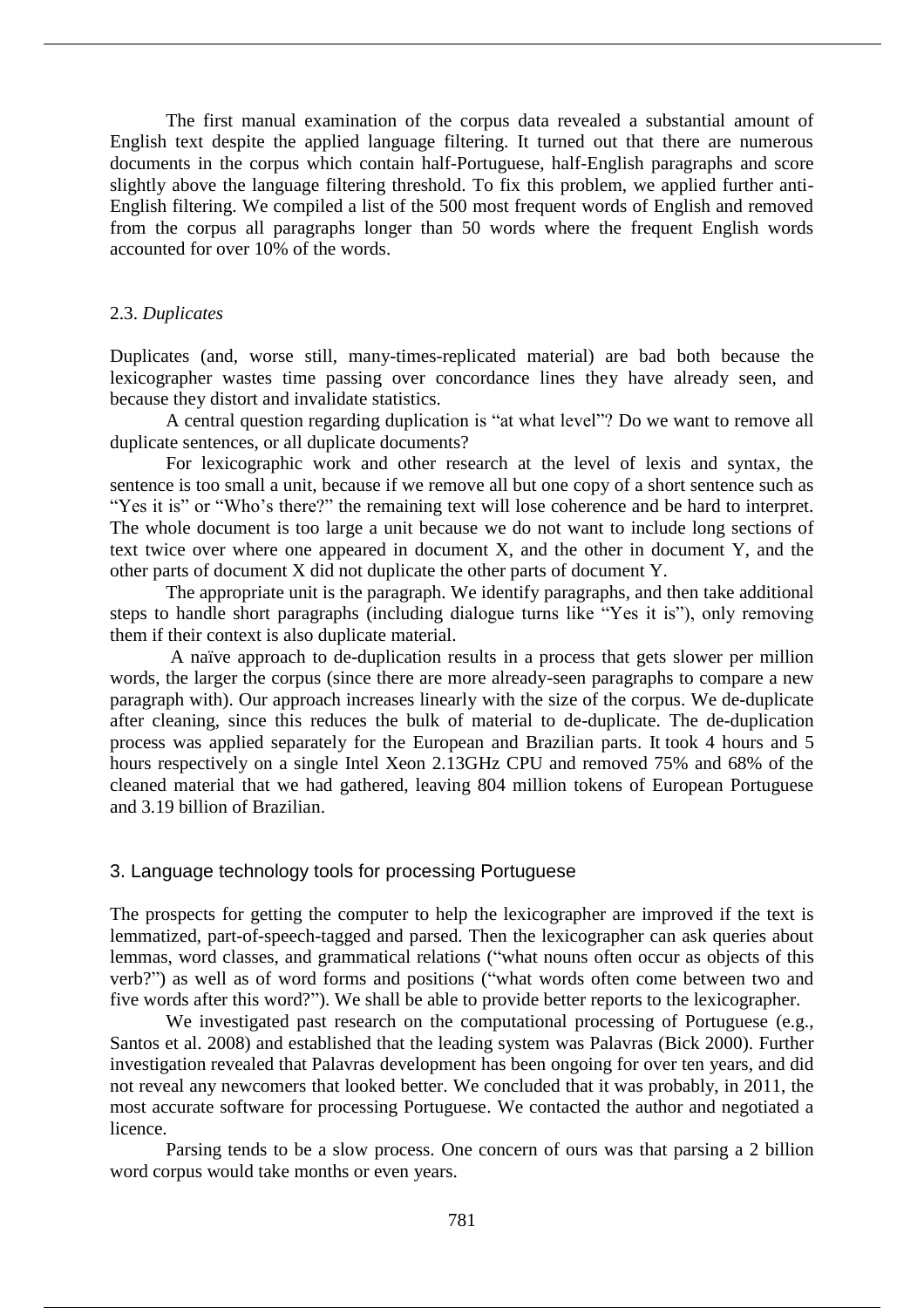We parallelized the processing by splitting the corpus into 12 parts and parsing all of them at the same time on a double 12-core AMD Opteron 800 MHz server. We experienced technical problems with the parser and had to re-start several times with software bug fixes and updates obtained from the developers upon our error reports. Despite good technical support, we were unable to parse the whole data set in a single run without the process dying. At last, we split the data into many files of around 10 MB and ran a fresh instance of Palavras for each file. In the final run, with 12 concurrently running instances of the parser, the processing of the whole data set took 15 days.

The parser crashed on most of the input files. Nevertheless, in most cases it managed to process a significant part of the input first. A substantial part of the corpus data was lost during parsing. The final size of the corpus is 773 million tokens for the European part and 1.2 billion tokens for the Brazilian.

## 4. The Corpus Query System

Preparing the data is just one part of the task: the other is the tool that it is available in.

The publisher was already using the Sketch Engine (Kilgarriff et al. 2004) on other projects, and it is a leading system offering a wide range of benefits, so this was the choice made.

A key report that the Sketch Engine makes available is a word sketch, a one-page summary of a word's grammatical and collocational behavior, as already illustrated in Figures 1 and 2. The raw data for generating word sketches is the set of triples, <grammatical-relation, lemma1, lemma2> in the corpus. It then counts to find the number of examples of each triple, and uses collocation statistics to find the most salient ones.

Generating triples for word sketches has typically been carried out by tagging text for part-of-speech then applying regular expressions over tag sequences. For the current project, we decided to adopt an alternative strategy based on the use of a full parser, which in theory should improve the accuracy with which grammatical relations are detected.

Palavras is a dependency parser. In dependency grammar, the structure of a sentence is identified via a set of labeled dependency links, for each word to its governor. For each word in a sentence, Palavras output provides the lemma, the part-of-speech tag, the name of the grammatical relation it stands in to its governor, and a pointer to its governor.

Although the dependency relations computed by Palavras are eminently suitable for the generation of word sketches, there are many minor ways in which Palavras output is incompatible with or insufficient for the demands of a practical lexicographic tool. Thus an extensive post-processing phase takes place to adjust Palavras output and enrich it in a variety of ways.

In order to explicitly represent a variety of dependencies, Palavras deconstructs items such as preposition-article contractions and verbs with infixed pronominal objects. For instance, the contraction *dos* ("of the") becomes two separate words (*de os*) with distinct dependencies, while the verb form *levá-lo-á* ("will lead you") becomes two separate words (*levará, o*). It was necessary to reconstruct the surface forms lost by Palavras in order that the lexicographer can extract illustrative examples from the corpus with minimal difficulty.

Palavras also treats a wide variety of multi-word units (eg compound nouns such as *direitos humanos*, as well as many others) as single items in the dependency structure. Untreated, this would have the unfortunate effect of omitting the component words from each other's word sketches. A simple parser was developed to establish the internal dependency structure and headedness of such units, and the result was plugged back into the larger structure with the correct dependencies.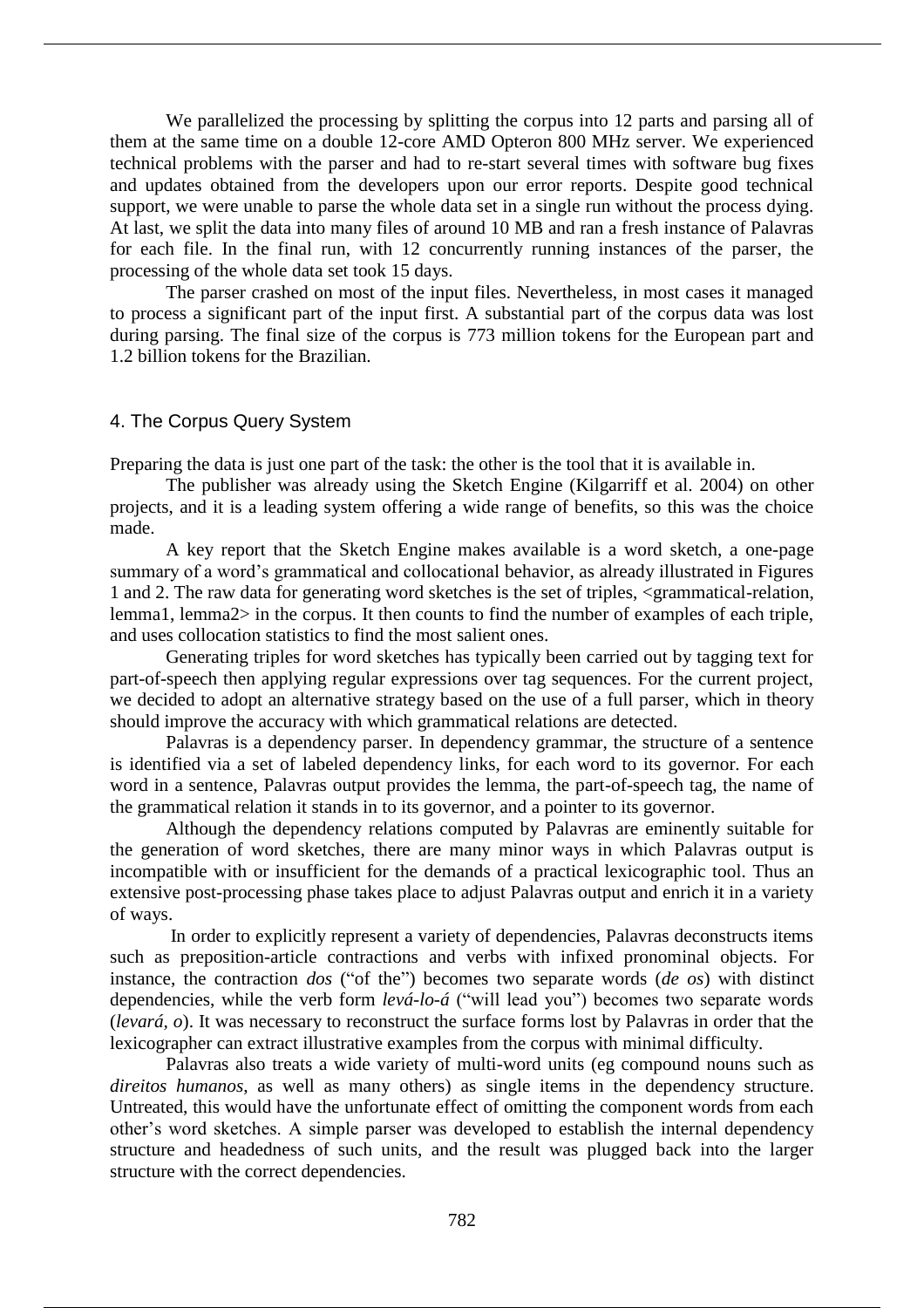In providing each word with a single governor, Palavras does not explicitly capture relations of importance for complete word sketches. For instance, in the phrase *é viável sua aplicação* ("its application is viable"), a subject relation is established between *aplicação* and *ser*. Post-processing adds in the controlled subject relation between *aplicação* and *viável*, information which may be important in the sketch for these two lemmas. In general, a noun phrase subject will get a subject relation to each verb or adjective in an auxiliary sequence (or an object relation if the verb is passive).

Another type of relation that is added is the trinary relation corresponding to a prepositional phrase and its attachment site. Palavras generates binary relations between the preposition and its governor, and between the preposition and its object. Post-processing adds in the composition of these two, so that each full lexical item will appear on the sketch for the other, in a table headed by the preposition.

A similar treatment is followed for coordination, with post-processing establishing an *e|ou* relation between the heads of the two conjuncts, so that once again they appear on each other's sketches.

As well as augmenting the relations correctly computed by Palavras with various others, it is desirable to correct some of the decisions made by the parser. Betraying its lack of statistical processing, Palavras often attaches constituents to remote heads in ways that may be linguistically possible but are much less likely than the more proximate attachments. For instance, in the phrase *dedicam-se aos temas contemporâneos* ("is dedicated to contemporary themes"), Palavras's choice of *dedicar* as the governor of *contemporâneo* is jettisoned in favour of the much more plausible *tema*.

Finally, for the purpose of collecting as much data as possible within sketches, spelling variations are neutralized in the lemma chosen for each word, with modern Brazilian spelling being used as the standard. Masculine and feminine forms of nouns are also mapped to the same lemma, in accordance with their usual treatment within the same dictionary entry.

## 5. Finding good examples

A good dictionary provides lots of examples. Since the early days of corpus lexicography, the practice of inventing examples has been discredited (Sinclair 1987; for a recent and detailed case study see Hanks 2009). Examples should be found in a corpus (though they then may need editing, for example to remove irrelevant material or to change unusual vocabulary items for common ones.)

If the lexicographer needs to read through, on average, twenty of thirty corpus lines before they find a sentence that is suitable to use as a dictionary example, and there are many thousands of examples in the dictionary, then the example-finding starts to use up a large share of the lexicographer-hours in the budget. To address the issue, the Sketch Engine provides the GDEX (Good Dictionary Example finder) program, which sorts concordance lines according to the system's idea of what is likely to make a good example (Kilgarriff et al. 2008). It reduces the average number of corpus lines needing checking to around five.

The original GDEX program was prepared for English. Since then, a version has been prepared for Slovene (Kosem, Husak, and McCarthy 2011), and we are planning one for Portuguese.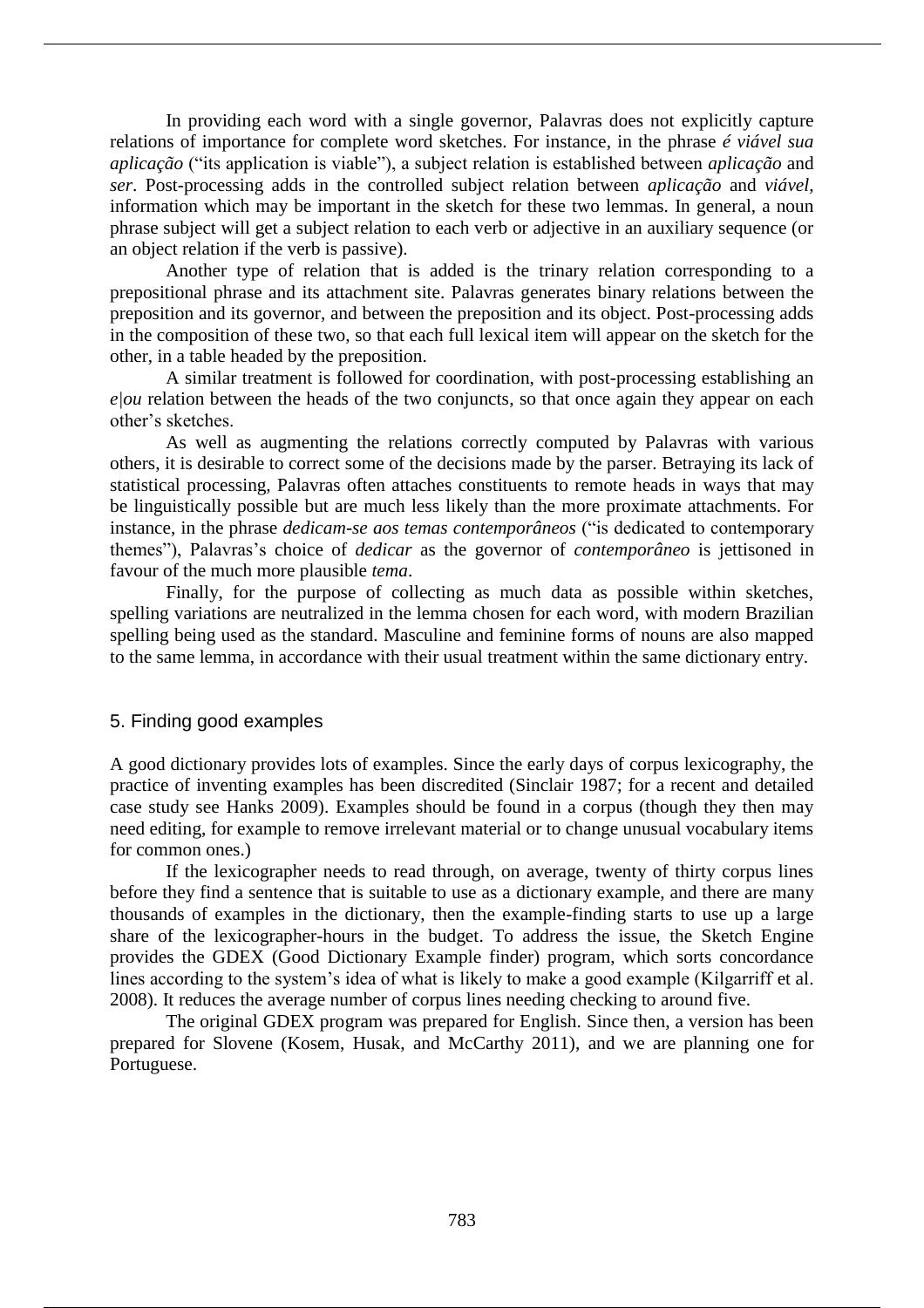### 6. Regional variants

There are two main regional variants of Portuguese: Brazilian and European. We had corresponding subcorpora within the corpus as a whole, and the Sketch Engine provides a 'keywords' function which can list, in order, all words according to how distinctively Brazilian or European they were.

While this provided the data that we wanted for objective and systematic regional labeling in the dictionary, it did not yet provide it at the right point in the lexicographic process. The point at which the lexicographer should decide whether to include a label for a word is when they are preparing the entry, and they do not want to have to consult a list each time. The most useful place to provide the information is in the word sketch, as the lexicographer will be looking at that when preparing an entry. The Sketch Engine offers a mechanism for adding this kind of information into the word sketch by stating 'hypotheses'. The hypotheses in this case will be:

Is the word one of the top *x* % most-Brazilian words? Is the word one of the top *x* % most-European words?

(*x* will probably be 0.5.) If the answer to either of these questions is 'yes', a flag will be added to the word sketch saying "highly Brazilian" or "highly European".

## 7. Summary

We have presented our experience in 'setting up for corpus lexicography' for Portuguese, including building a corpus from the web, cleaning it, deduplicating it, parsing it, loading it into a corpus tool, and preparing word sketches, good examples and regional labels from it.

#### **Notes**

<sup>1</sup>http://code.google.com/p/chared

### References

- **Baroni, M., S. Bernardini, A. Ferraresi and E. Zanchetta 2009.** 'The WaCky Wide Web: A collection of very large linguistically processed Web-crawled corpora.' *Journal of Language Resources and Evaluation* 43.3: 209–226.
- **Bick, E. 2000.** *The Parsing System Palavras - Automatic Grammatical Analysis of Portuguese in a Constraint Grammar Famework*. PhD Thesis, Aarhus: Aarhus University Press.
- **Hanks, P. 2009.** 'Review of Stephen J. Perrault (ed.). *Merriam-Webster's Advanced Learner's English Dictionary*.' *International Journal of Lexicography* 22.3: 301–314.
- **Kosem, I., M. Husak and D. McCarthy 2011.** 'GDEX for Slovene.' In Proceedings of Elex 2011 Conference, Bled, Slovenia.
- **Kilgarriff, A., M. Husák, K. McAdam, M. Rundell and P. Rychlý 2008.** 'GDEX: Automatically finding good dictionary examples in a corpus.' In E. Bernal and J. DeCesaris (eds.), *Proceedings of the XIII Euralex International Congress: Barcelona,*

<sup>&</sup>lt;sup>2</sup> http://code.google.com/p/justext

<sup>&</sup>lt;sup>3</sup> http://code.activestate.com/recipes/326576 language detection using character trigrams